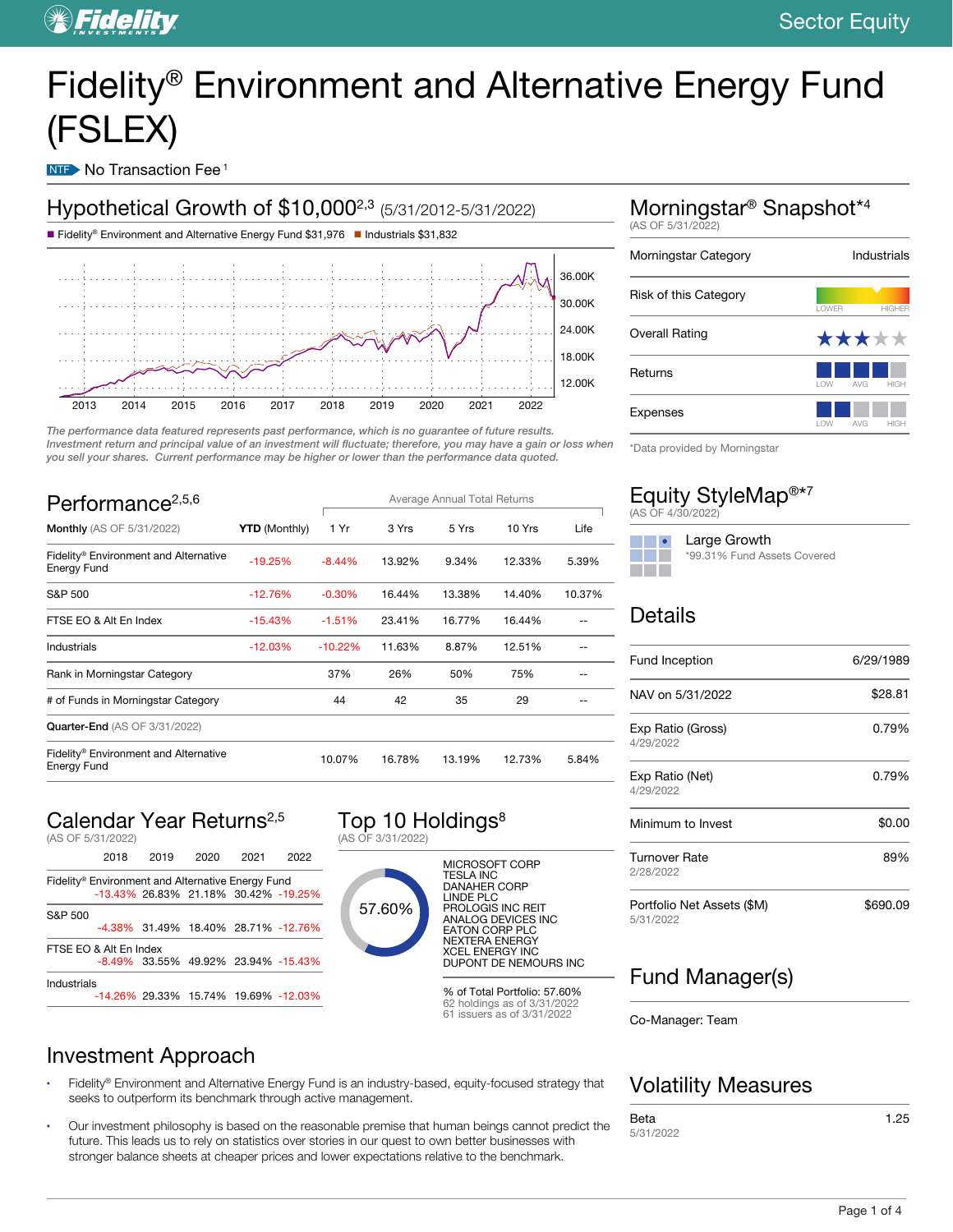## *SFidelity*

#### Investment Approach (continued)

- We focus on estimating underlying intrinsic business value and comparing such value to the price being paid for that company in the marketplace. If the margin of safety is large enough to compensate for the risks inherent in the underlying business, relative to other opportunities, we are likely to purchase shares of that company for the fund's shareholders.
- We believe that intensive fundamental, bottom-up research, supported by Fidelity's deep and experienced global cyclicals and energy teams, is key to identifying these disconnects between price and value.
- Sector and industry strategies could be used by investors as alternatives to individual stocks for either tactical- or strategic-allocation purposes.

### Asset Allocation<sup>8,9,10,11</sup>

(AS OF 4/30/2022)

| <b>Domestic Equities</b>          | 89.14%   |
|-----------------------------------|----------|
| International Equities 10.56%     |          |
| Cash & Net Other<br><b>Assets</b> | 0.30%    |
| <b>Bonds</b>                      | $0.00\%$ |

#### Major Market Sectors<sup>8</sup> (AS OF 4/30/2022)

| Portfolio Weight<br>$\blacksquare$ S&P 500 |        |
|--------------------------------------------|--------|
| Information Technology                     | 25.07% |
| Industrials                                | 19.25% |
| Materials                                  | 14.23% |
| Utilities                                  | 12.46% |
| <b>Consumer Discretionary</b>              | 11.42% |
| <b>Health Care</b>                         | 7.72%  |
| Real Estate                                | 7.64%  |
| Energy_                                    | 1.06%  |
| Financials                                 | 0.85%  |
| <b>Communication Services</b>              | 0.00%  |

### Fund Overview

#### **Objective**

Seeks capital appreciation.

#### Strategy

Investing primarily in companies engaged in business activities related to alternative and renewable energy, energy efficiency, pollution control, water infrastructure, waste and recycling technologies, or other environmental support services. Normally investing at least 80% of assets in securities of companies principally engaged in these activities. Normally investing primarily in common stocks. Investing in domestic and foreign issuers. Employing sustainable investing exclusion criteria to avoid investments in issuers that are directly engaged in, and/or derive significant revenue from, certain industries. At present, these include: civilian semi-automatic firearms; tobacco production, or bonds issued against the proceeds of tobacco settlements; for-profit prisons; controversial weapons (e.g. cluster munitions, land mines, biological/chemical weapons, blinding lasers, and incendiary weapons); and coal production and/or mining.

#### Regional Diversification<sup>8</sup> (AS OF 4/30/2022)

United States 89.14% Europe 7.22% Emerging Markets 1.94% Asia-Pacific ex Japan 0.71% Canada 0.70% Cash & Net Other Assets 0.29% Japan 0.00%

Other 0.00%

#### Volatility Measures (continued)

| $R^2$<br>5/31/2022                     | 0.88  |
|----------------------------------------|-------|
| Sharpe Ratio<br>5/31/2022              | 0.55  |
| <b>Standard Deviation</b><br>5/31/2022 | 24.12 |

#### Morningstar Ratings

(AS OF 5/31/2022) Morningstar Category: INDUSTRIALS

| Overall | *****                         | out of 42 funds |
|---------|-------------------------------|-----------------|
| 3 Yrs   | <b>★★★★</b> ★ out of 42 funds |                 |
| 5 Yrs   | <b>★★★★★</b> out of 35 funds  |                 |
| 10 Yrs  | *****                         | out of 29 funds |

The Morningstar Rating™ for funds, or "star rating", is calculated for funds with at least a three-year history. (Exchange-traded funds and open-end mutual funds are considered a single population for comparative purposes.) It is calculated based on a Morningstar Risk-Adjusted Return measure that accounts for variation in a fund's monthly excess performance (excluding the effect of sales charges, if any), placing more emphasis on downward variations and rewarding consistent performance. The top 10% of funds in each fund category receive 5 stars, the next 22.5% receive 4 stars, the next 35% receive 3 stars, the next 22.5% receive 2 stars, and the bottom 10% receive 1 star.

Past performance is no guarantee of future results.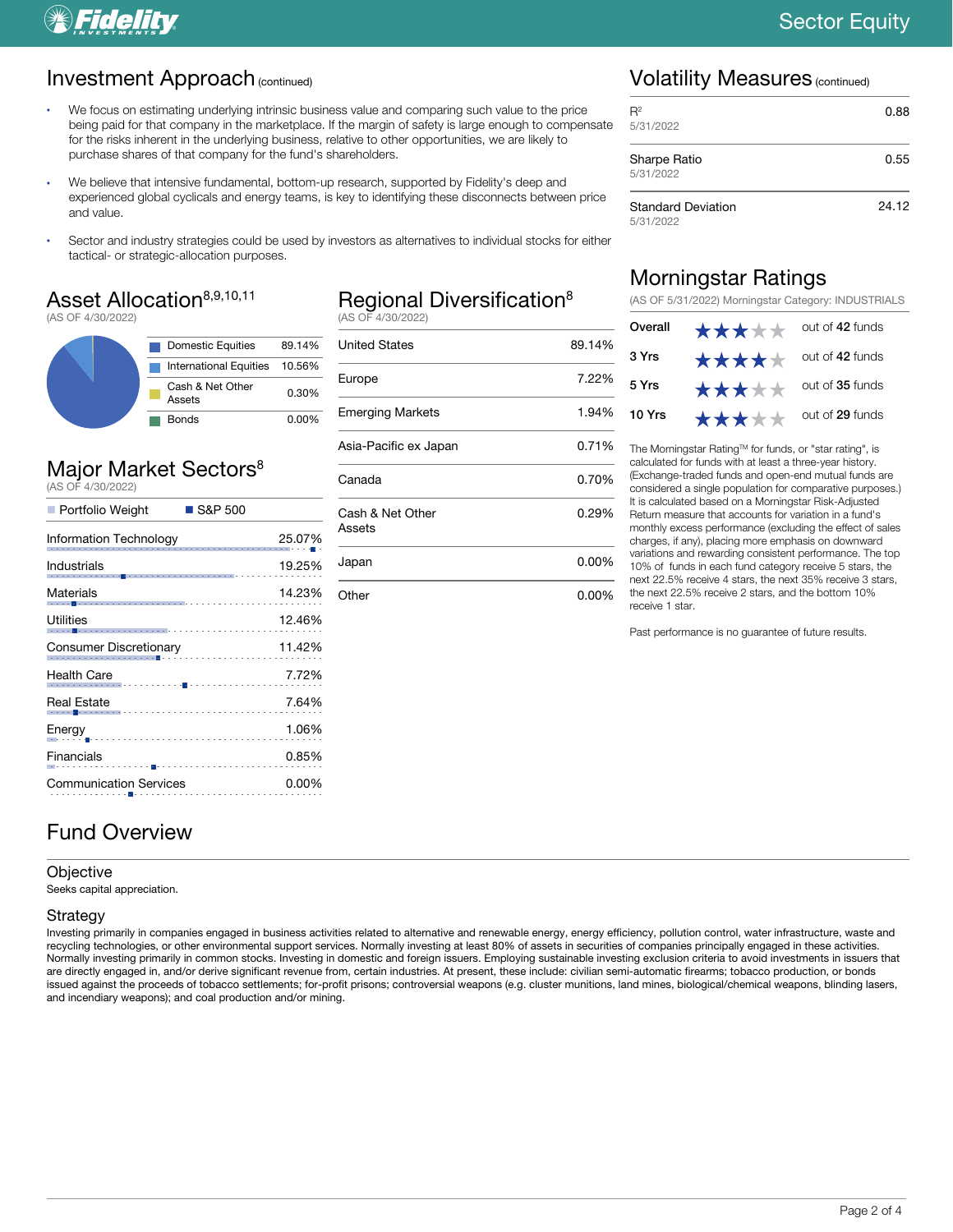#### Fund Overview (continued)

#### Risk

Stock markets, especially foreign markets, are volatile and can decline significantly in response to adverse issuer, political, regulatory, market, or economic developments. Application of FMR's ESG ratings process and/or its sustainable investing exclusion criteria may affect the fund's exposure to certain issuers, sectors, regions, and countries and may affect the fund's performance depending on whether certain investments are in or out of favor. This process may result in the fund forgoing opportunities to buy certain securities when it might otherwise be advantageous to do so, or selling securities for ESG reasons when it might be otherwise disadvantageous for it to do so. Sector funds can be more volatile because of their narrow concentration in a specific industry. The environment and alternative energy industries can be significantly affected by government regulations and subsidies, changing supply and demand for traditional energy sources, and availability of funding for remedial cleanup efforts or development of new technologies, and can be subject to risks associated with hazardous materials. Foreign securities are subject to interest-rate, currency-exchange-rate, economic, and political risks. The fund may have additional volatility because it can invest a significant portion of assets in securities of a small number of individual issuers.

#### Additional Disclosures

This description is only intended to provide a brief overview of the mutual fund. Read the fund's prospectus for more detailed information about the fund.Prior to July 1, 2010, the fund was named Fidelity Select Environmental Portfolio, operated under certain different investment policies, and compared its performance to a different benchmark. The fund's historical performance may not represent its current investment policies.As of May 1, 2021, this fund changed its name from Fidelity Select Environment and Alternative Energy Portfolio.

#### Glossary Of Terms

Beta: A measure of a portfolio's sensitivity to market movements (as represented by a benchmark index). The benchmark index has a beta of 1.0. A beta of more (less) than 1.0 indicates that a fund's historical returns have fluctuated more (less) than the benchmark index. Beta is a more reliable measure of volatility when used in combination with a high R<sup>2</sup> which indicates a high correlation between the movements in a fund's returns and movements in a benchmark index.

Exp Ratio (Gross): Expense ratio is a measure of what it costs to operate an investment, expressed as a percentage of its assets, as a dollar amount, or in basis points. These are costs the investor pays through a reduction in the investment's rate of return. For a mutual fund, the gross expense ratio is the total annual fund or class operating expenses directly paid by the fund from the fund's most recent prospectus (before waivers or reimbursements). This ratio also includes Acquired Fund Fees and Expenses, which are expenses indirectly incurred by a fund through its ownership of shares in other processes in other investment companies. If the investment option is not a mutual fund, the expense ratio may be calculated using methodologies that differ from those used for mutual funds.

Exp Ratio (Net): Expense ratio is a measure of what it costs to operate an investment, expressed as a percentage of its assets, as a dollar amount, or in basis points. These are costs the investor pays through a reduction in the investment's rate of return. For a mutual fund, the net expense ratio is the total annual fund or class operating expenses directly paid by the fund from the fund's most recent prospectus, after any fee waiver and/or expense reimbursements that will reduce any fund operating expenses. This ratio also includes Acquired Fund Fees and Expenses, which are expenses indirectly incurred by a fund through its ownership of shares in other investment companies. This number does not include any fee waiver arrangement or expense reimbursement that may be terminated without agreement of the fund's board of trustees during the one-year period. If the investment option is not a mutual fund, the expense ratio may be calculated using methodologies that differ from those used for mutual funds.

FTSE EO & Alt En Index: FTSE Environmental Opportunities & Alternative Energy Index is a modified market capitalization-weighted index designed to measure the performance of the equity markets of securities derived from the FTSE Environmental Opportunities USA Index and the largest 50 non-U.S. companies in the FTSE Environmental Opportunities Renewable & Alternative Energy Index.

Net Asset Value (NAV): The dollar value of one mutual fund's share, excluding any sales charges or redemption fees. The NAV is calculated by subtracting liabilities from the value of a fund's total assets and dividing it by the number of fund's shares outstanding.

Portfolio Net Assets (\$M): The difference between a portfolio's total assets and liabilities, including all share classes of the fund.

R2: A measurement of how closely the portfolio's performance correlates with the performance of the fund's primary benchmark index or equivalent. R<sup>2</sup> is a proportion which ranges between 0.00 and 1.00. An R<sup>2</sup> of 1.00 indicates perfect correlation to the benchmark index, that is, all of the portfolio's fluctuations are explained by performance fluctuations of the index, while an R<sup>2</sup> of 0.00 indicates no correlation. Therefore, the lower the R<sup>2</sup>, the more the fund's performance is affected by factors other than the market as measured by that benchmark index. An R<sup>2</sup> value of less than 0.5 indicates that the Annualized Alpha and Beta are not reliable performance statistics.

S&P 500: S&P 500 Index is a market capitalization-weighted index of 500 common stocks chosen for market size, liquidity, and industry group representation to represent U.S. equity performance.

Sharpe Ratio: The Sharpe ratio is a measure of historical risk-adjusted performance. It is calculated by dividing the fund's excess returns (the fund's average annual return for the period minus the 3-month "risk free" return rate) and dividing it by the standard deviation of the fund's returns. The higher the ratio, the better the fund's return per unit of risk. The three month "risk free" rate used is the 90-day Treasury Bill rate.

Standard Deviation: Statistical measure of how much a return varies over an extended period of time. The more variable the returns, the larger the standard deviation. Investors may examine historical standard deviation in conjunction with historical returns to decide whether an investment's volatility would have been acceptable given the returns it would have produced. A higher standard deviation indicates a wider dispersion of past returns and thus greater historical volatility. Standard deviation does not indicate how an investment actually performed, but it does indicate the volatility of its returns over time. Standard deviation is annualized. The returns used for this calculation are not load-adjusted.

Turnover Rate: The lesser of amounts of purchases or sales of long-term portfolio securities divided by the monthly average value of long-term securities owned by the fund.

### Important Information

Before investing, consider the investment objectives, risks, charges and expenses of the fund or annuity and its investment options. Contact Fidelity for a free prospectus and, if available, summary prospectus containing this information. Read it carefully.

© 2021 Morningstar, Inc. All rights reserved. The Morningstar information contained herein: (1) is proprietary to Morningstar and/or its content providers; (2) may not be copied or redistributed; and (3) is not warranted to be accurate, complete or timely. Neither Morningstar nor its content providers are responsible for any damages or losses arising from any use of this information. Fidelity does not review the Morningstar data and, for fund performance, you should check the fund's current prospectus or other product materials for the most up-to-date information concerning applicable loads, fees and expenses.

Generally, data on Fidelity mutual funds is provided by FMR, LLC, Morningstar ratings and data on non-Fidelity mutual funds is provided by Morningstar, Inc. and data on non-mutual fund products is provided by the product's investment manager, trustee or issuer or the plan sponsor whose plan is offering the product to participants. Although Fidelity believes the data gathered from these third-party sources is reliable, it does not review such information and cannot warrant it to be accurate, complete or timely. Fidelity is not responsible for any damages or losses arising from any use of this third-party information.

1. No Transaction Fee Fidelity funds are available without paying a trading fee to Fidelity or a sales load to the fund. However, the fund may charge a short-term trading or redemption fee to protect the interests of long-term shareholders of the fund. Shares are subject to the fund's management and operating expenses. See Expenses & Fees for more information.

2. The Morningstar Category Average is the average return for the peer group based on the returns of each individual fund within the group, for the period shown. This average assumes reinvestment of dividends.

3. This chart illustrates the performance of a hypothetical \$10,000 investment made in this investment product (and a benchmark or category average, if shown) from the beginning date shown or on the